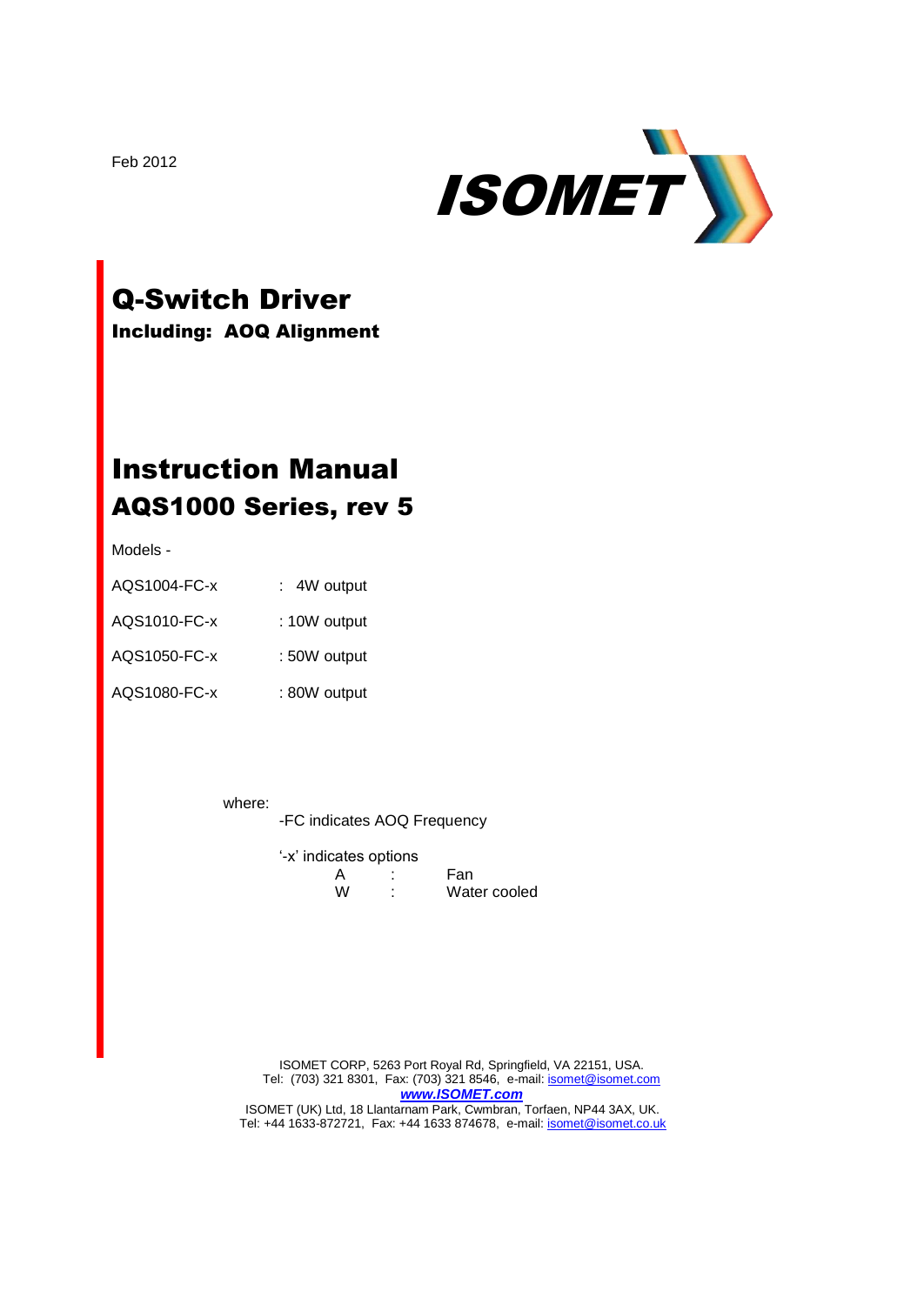

# 1. GENERAL

The AQS driver is a combined waveform generator, RF oscillator, and power amplifier in a single compact unit.

This driver features Isomet's "Soft-Start" RF amplitude control. The Soft-Start technique applies a mix of digital and analog modulation signals to control the RF amplitude. Almost any envelope or ramp shape can be programmed.

Output timing and pulse widths can be controlled either by an internal PLL based waveform generator or from a user supplied external signal source.

The driver incorporates opto-isolated digital I/O signals and output protection.

This includes:

- load mismatch / poor VSWR detection \*
- driver temperature interlock
- DC supply over-voltage clamp.
- An external interlock (e.g. for connection to the AO device thermal switch)

The AQS1004, AQS1050 and AQS1080 will operate from a +24V to +28Vdc supply.

# **The AQS1010 operates from a +15V dc supply**.

Output status bits are supplemented by LED's. These indicate the operating condition of the driver and associated Q-switch. The maximum RF output power is adjusted by means of a pre-set potentiometer.

\* Not available on AQS1004 series.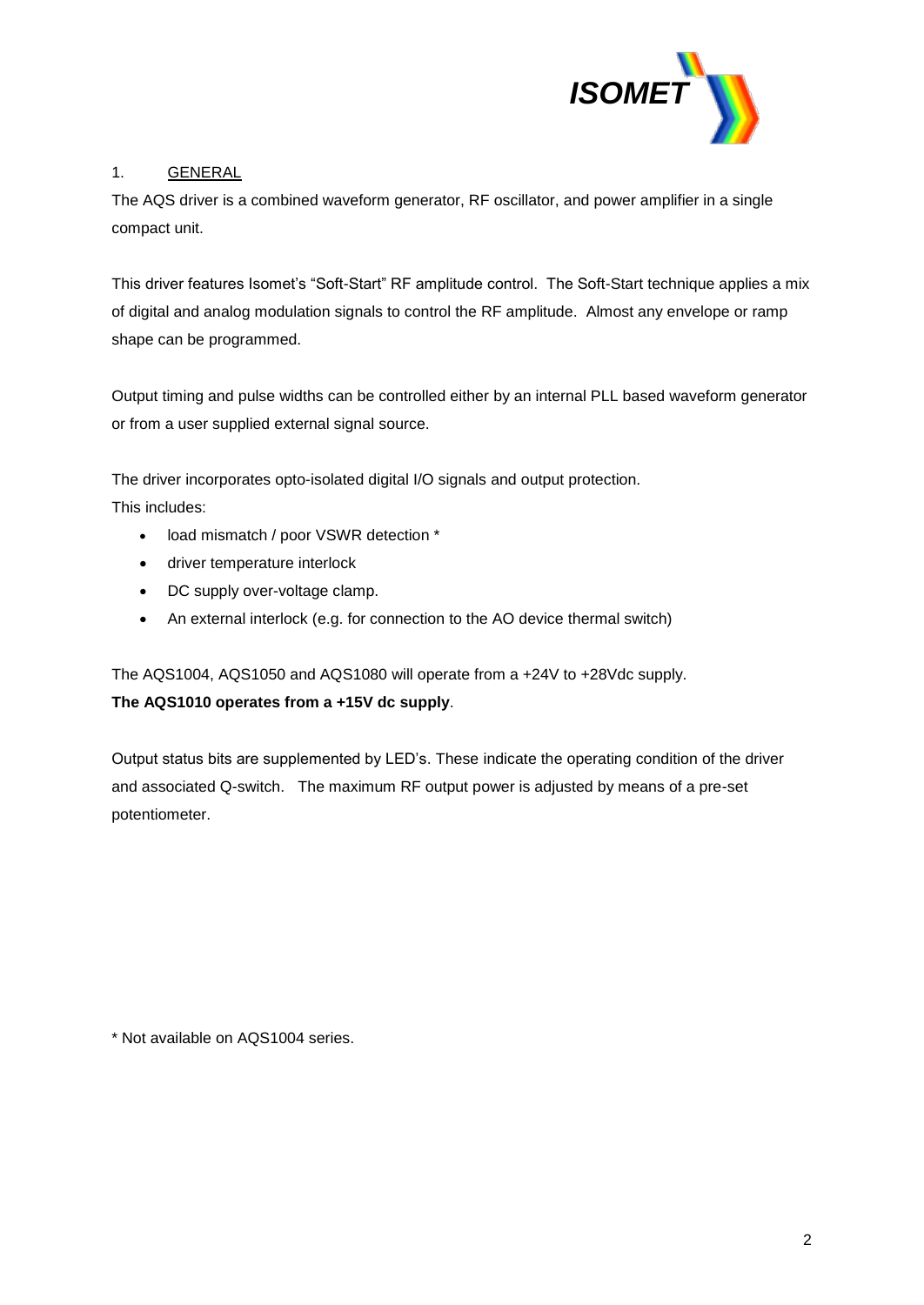

# 1.1 MODEL SELECTION

|          |                | Freg      |    | Option |              | Q-Switch     |
|----------|----------------|-----------|----|--------|--------------|--------------|
|          |                |           |    |        |              |              |
| AQS1080  | $\blacksquare$ | <b>FC</b> | ä, | X      |              |              |
|          |                |           |    |        |              | Q1083 series |
|          | 24.0MHz        | 24        |    | A      | Air cooled   |              |
| 27.12MHz |                | 27        |    | W      | Water cooled |              |
| 40.68MHz |                | 40        |    |        |              |              |
|          |                |           |    |        |              |              |
| AQS1050  | ä,             | <b>FC</b> | ä, | X      |              |              |
|          |                |           |    |        |              | Q1083 series |
|          | 24.0MHz        | 24        |    | A      | Air cooled   |              |
| 27.12MHz |                | 27        |    | W      | Water cooled |              |
| 40.68MHz |                | 40        |    |        |              |              |
|          |                |           |    |        |              |              |
| AQS1010  |                | <b>FC</b> |    | X      |              | Q1087 series |
|          | 24.0MHz        | 24        |    |        |              | Q1119 series |
| 27.12MHz |                | 27        |    |        |              | Q1123 series |
| 40.68MHz |                | 40        |    |        |              | Q1133 series |
|          | 80.0MHz        | 80        |    |        |              |              |
|          |                |           |    |        |              |              |
| AQS1004  |                | <b>FC</b> |    |        |              |              |
|          |                |           |    |        |              | Q978 series  |
|          | 24.0MHz        | 24        |    |        |              | Q1080 series |
| 27.12MHz |                | 27        |    |        |              |              |
| 40.68MHz |                | 40        |    |        |              |              |
|          | 80.0MHz        | 80        |    |        |              |              |
|          |                |           |    |        |              |              |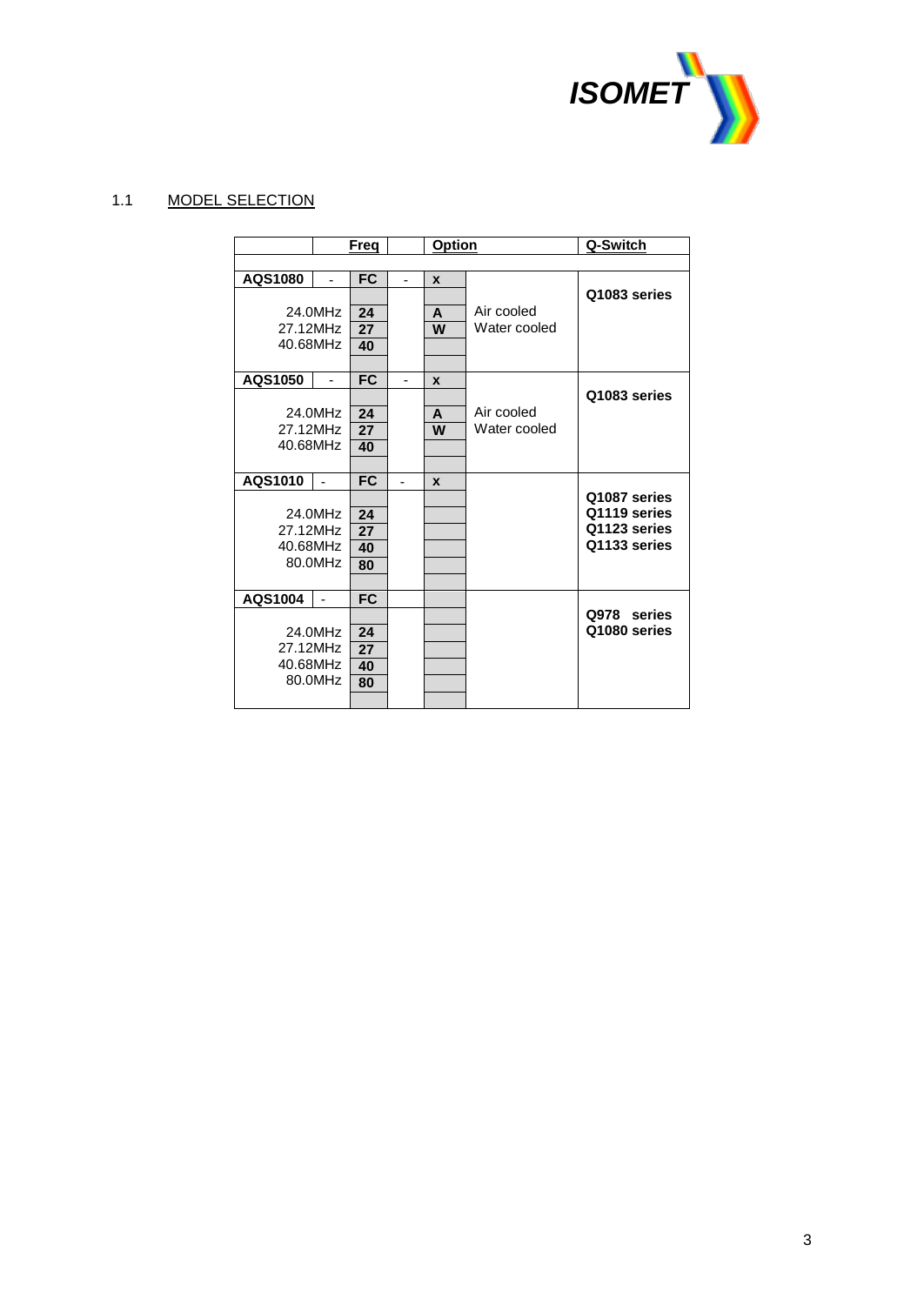

# 2. DESCRIPTION

Figure 1 (page 19) shows the driver, fitted with the fan cover option A and the mounting hole locations. For all models, please ensure a free air flow over the heat sink.

A driver schematic is given in Figure 2. The digital modulation signals and the analog slope signal are combined in a high speed op-amp A1. This op amp controls the RF amplitude via a double balanced mixer. The RF centre frequency is derived from a crystal controlled oscillator(s). The maximum RF power is adjusted by a pre-set potentiometer, PWR ADJ. This feeds the input to the power amplifier stage.

Figure 3 shows the connection table and typical alignment set-up Figure 4 describes the fundamental equations for AOQ switch operating in the Bragg regime.

There are a variety of operating modes available with AQS range of drivers. Signals to control the modulation parameters of the RF can be internally generated or applied from an external source.

The first step is to decide on your required mode of operation and configure the control connector pin connections accordingly.

# Analog Input/Output

The ANALOG input defines the depth of the RF "Off" modulation. Typically this is connected to the ANALOG output of the driver. However if desired, the user can apply an alternative external signal to this Analog input. Note:  $0.0V =$  Maximum modulation depth,  $4.0V =$  Minimum Modulation depth Typical driver generated signals shown =below

| START input          |
|----------------------|
| 4V max<br>Analog Out |
| RF Out               |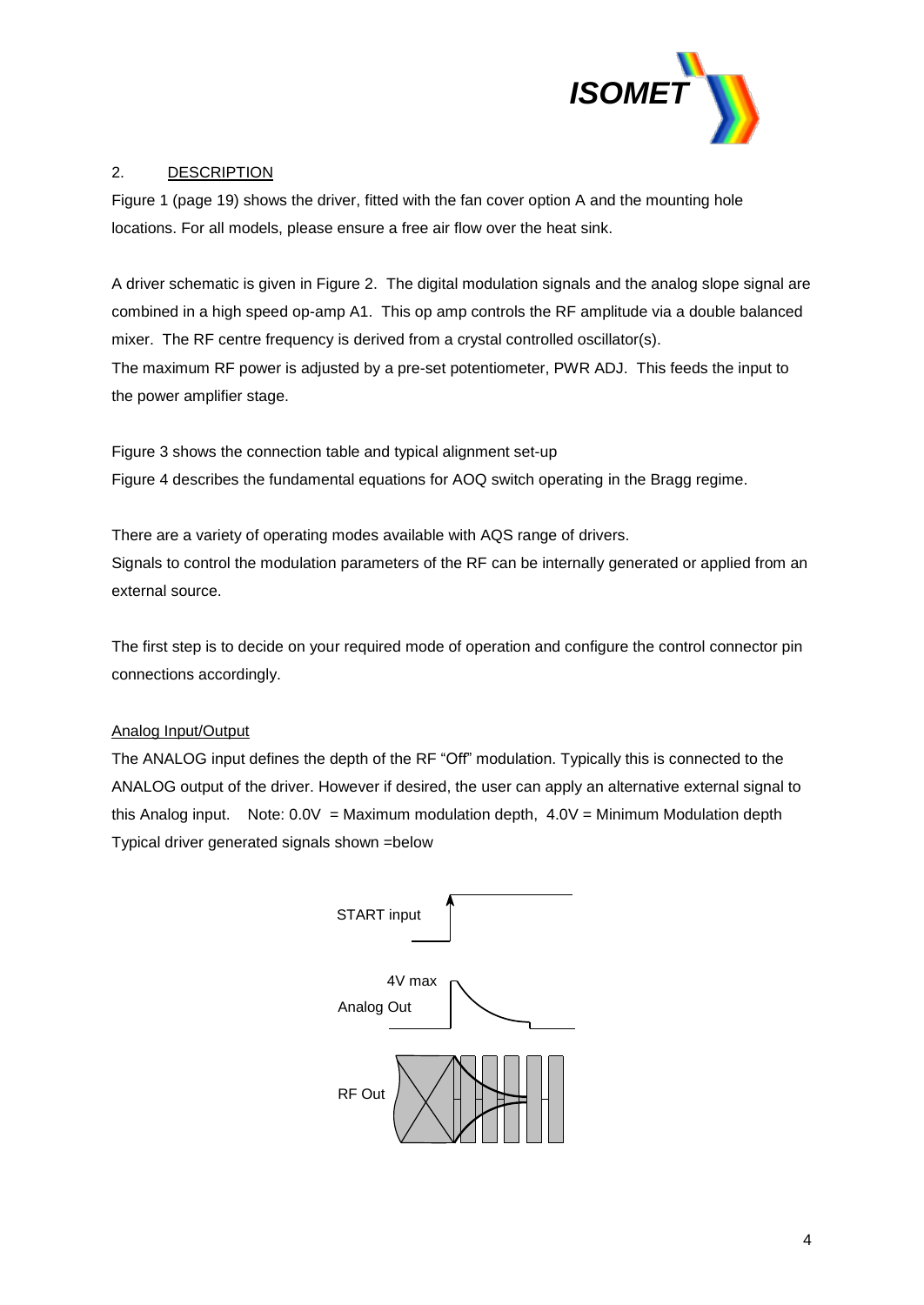

# 3. CONNECTIONS AND CONTROLS DETAILS

## 3.1 Control connector pin assignments

### CONTROL : 25WAY D type SOCKET (Female)



## 3.2 User Driver Controls

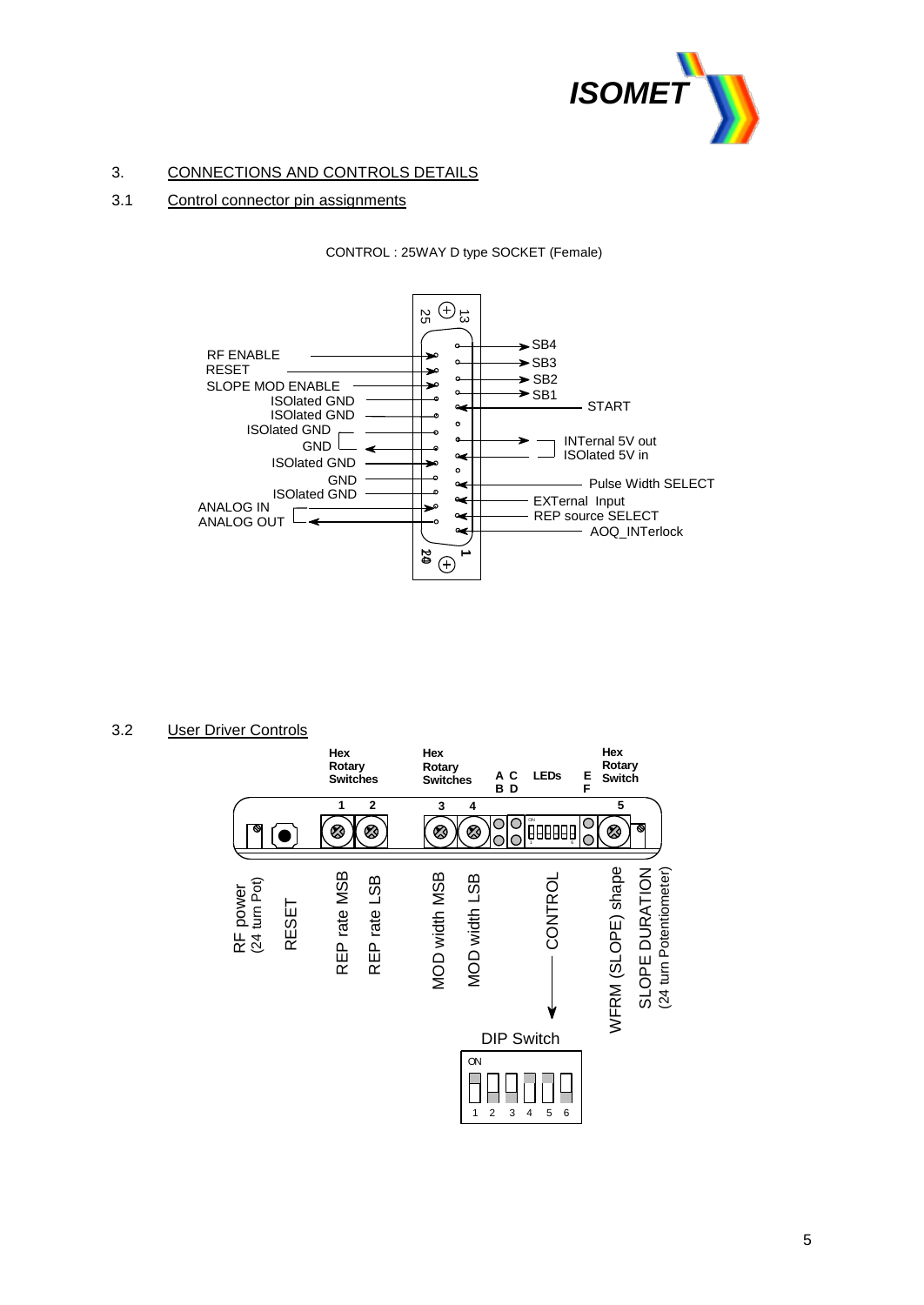

## 3.3 DIP switch functions

|                 | UP                        | <b>DOWN</b>         |
|-----------------|---------------------------|---------------------|
| SW <sub>1</sub> | <b>RF On</b>              | RF Off              |
| SW <sub>2</sub> | CW RF                     | <b>Modulated RF</b> |
| SW <sub>3</sub> | <b>Base Rep_rate</b>      | $Rep_rate / 5$      |
| SW <sub>4</sub> | <b>Base Rep_rate</b>      | Rep_rate / 15       |
| SW <sub>5</sub> | <b>SLOPE Duration x10</b> | <b>Base Timing</b>  |
| SW <sub>6</sub> |                           |                     |
|                 |                           |                     |

(UP position marked as "ON" at the DIP switch)

Default settings in *Bold*

SW1 DOWN will turn the RF output OFF, regardless of other settings.

SW2 UP will force the driver to output a constant (CW) RF power regardless of the modulation inputs. This can be used to force the AOQ on and thus the laser output to zero.

SW3 and SW4 divide the rep-rate frequency (See section 4.2)

SW5 increases the SLOPE duration by 10x (See section 4.1)

SW6 no used.

## 3.4 Supply Connections

| Model      |    | DC Supply                     |
|------------|----|-------------------------------|
| AQS1004-FC |    | 24Vdc or $28$ Vdc, $\lt$ 1A   |
| AQS1004-FC |    | 15 $Vdc$ , $<$ 2A             |
| AQS1050-FC | ÷. | 24Vdc or $28$ Vdc, $\lt$ 5.5A |
| AQS1080-FC |    | 24Vdc or $28$ Vdc, $\lt$ 8A   |
|            |    |                               |

## **The center pin of filtered DC feed through solder connection is positive**

All drivers feature opto-isolated digital I/O interface.

A separate 5Vdc power needs to be applied to the 25way D-type.

- $\bullet$  Input isolated 5Vdc pin6
- Input isolated 0Vdc pin20

## **Note:**

The Reset is designed for use with a remote relay contact switch. It is not opto-isolated in the driver.

For those not requiring complete isolation, a 5Vdc output is provided on the AQS driver D-type.

This output can be linked to the isolated DC input pins above, to avoid the need for a separate isolated 5Vdc supply.

- $\bullet$  Output 5Vdc pin7
- Output 0Vdc pin19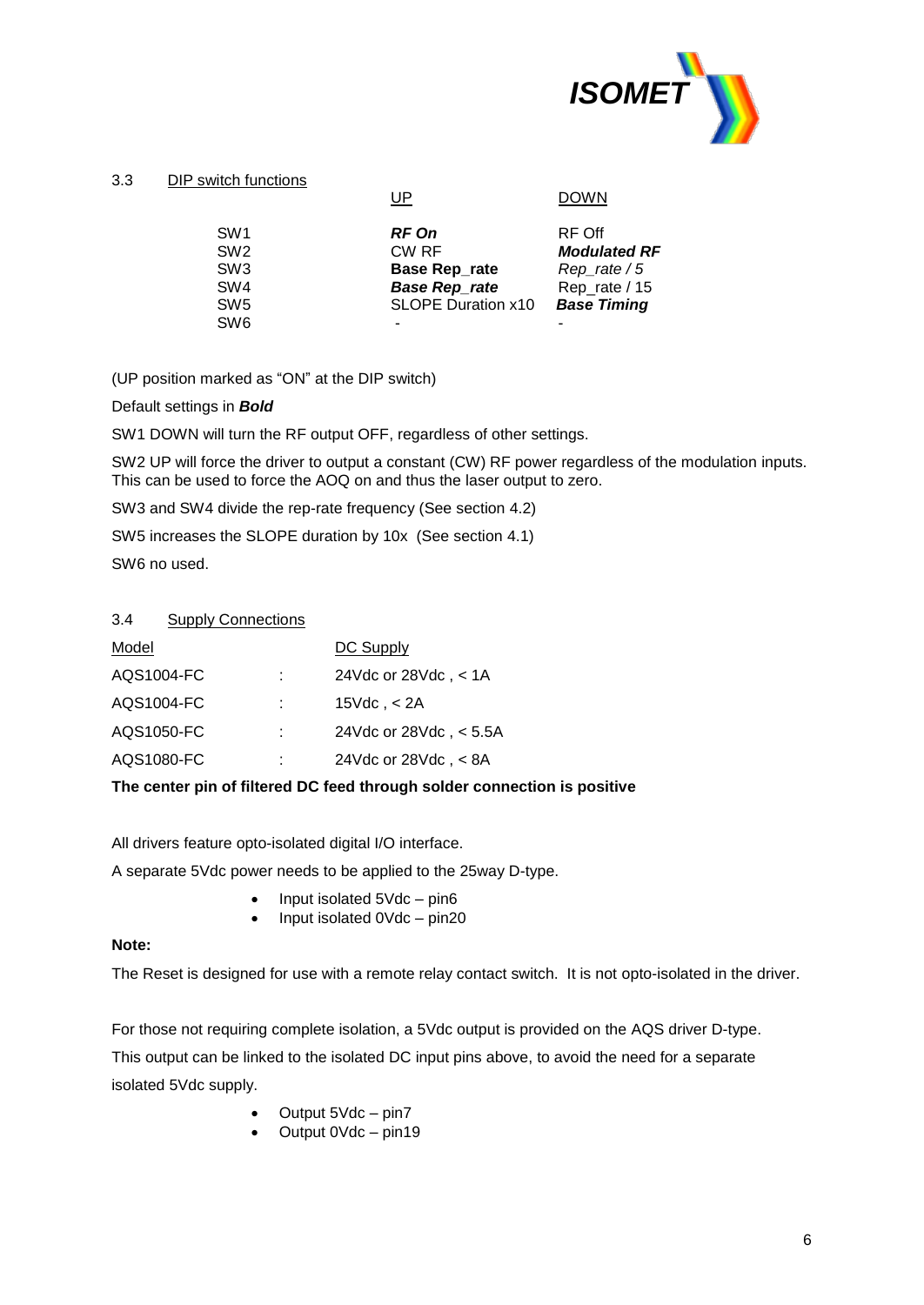

## Figure below illustrates the connection options



### 4.0 FUNCTION OF THE START INPUT AND WAVEFORM SLOPE

The START input allows the user to define the active modulation of the RF output. The "Soft start" function helps to quench the leading giant output pulse(s) when Q-switching of the laser is initiated.

This quenching is achieved using a slope waveform. This generates a controlled and gradual decrease in RF power ( i.e. ramped increase in modulation depth) at the start of Q-switching . The driver contains up to 16 slopes with different shapes and slope rates. These are programmed at the time of manufacture into EEPROM memory. (Custom specific slopes are available). The driver is typically supplied with 12 waveform slopes and 2 non-slope waveforms.

If the START input is held at a HIGH level or not connected when DC power is applied, the RF driver will generate a single START pulse internally at around 1 sec after power-on. This will cause the driver to output the selected RF ramp and then output modulated RF. The modulated RF characteristics will depend on the Rep-Rate trigger source and set-up (see 4.2). This output will continue until the START input is taken LOW or DC power is removed.\*

If the START input is LOW when DC power is applied, the RF driver will generate CW, un-modulated RF power \*.

(\* Except external modulation mode described in section 5.3)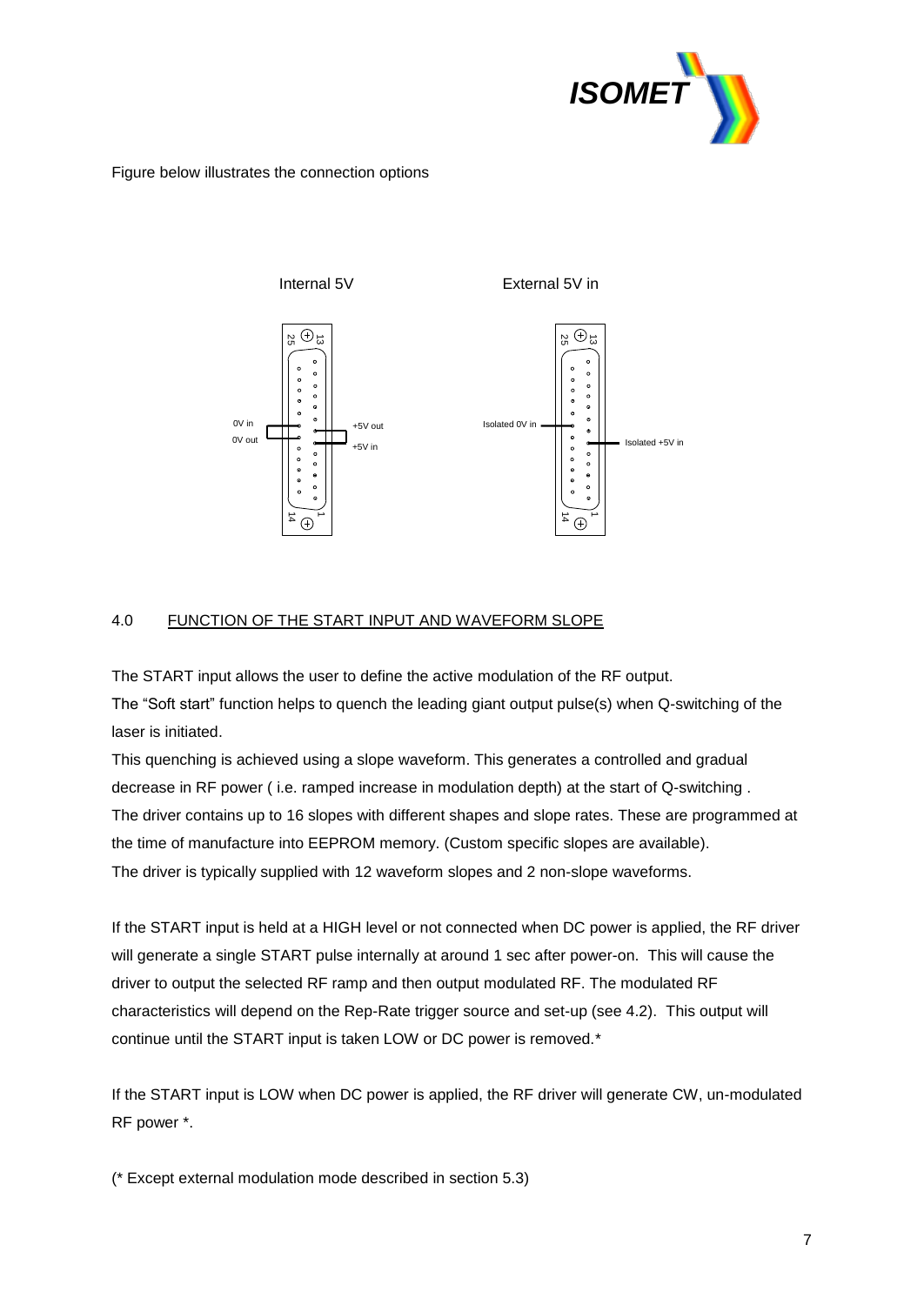

The diagram below shows three examples and illustrates the function of the externally applied START input signal. The START input is internally synchronized to the Q-switch (RF modulation) repetition rate.



The shape of the slope is selected by the WFRM Hex rotary Switch (HEX\_SW 5)

The gradient of the slope is set the SLOPE DURATION multi-turn pot (far right hand side) and the x10 range multiplier option on DIP-SW 5,

The slope start is also synchronized to the Q-switch repetition rate. The end of the slope is not synchronized directly and the slope duration will require adjusting to achieve the desired end point of the slope relative to the (RF) Q-switch modulation

# **SLOPE Shapes E and F will not provide a "soft-start" of the RF modulation depth. There will be no First pulse quenching of the laser output in these cases.**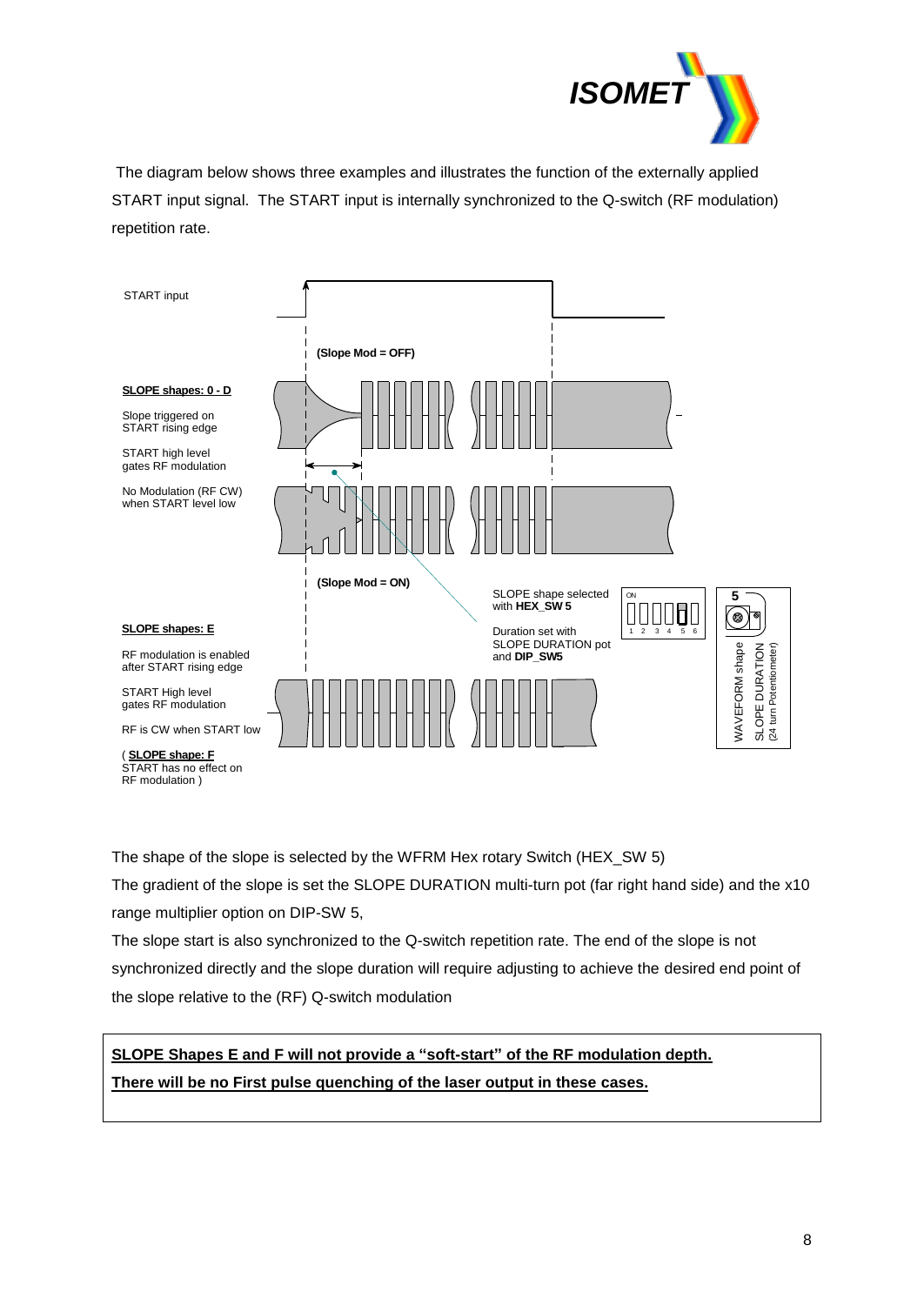

## 4.1 WFRM SLOPE Specifications

| Hex SW 5       | Slope                     | Duration                                               |
|----------------|---------------------------|--------------------------------------------------------|
| Position       | shape                     | Multi-Turn Pot adjustment range (DIP-SW 5 DOWN)        |
| 0              | Curve-Linear              | 280usec - 1.78msec                                     |
| 1              | Curve-Linear              | $70$ usec – 448usec                                    |
| 2              | Curve-Linear              | $17$ usec – 112usec                                    |
| 3              | <b>Offset Exponential</b> | $72$ usec – 448usec                                    |
| 4              | Exponential               | $91$ usec – 448usec                                    |
| 5              | Cosine                    | $91$ usec – 448usec                                    |
| 6              | Exponential               | $34$ usec $-220$ usec                                  |
| $\overline{7}$ | Linear                    | 17usec – 112usec                                       |
| 8              | Linear                    | $72$ usec – 448usec                                    |
| 9              | Linear                    | 280usec - 1.78msec                                     |
| A              | Cosine                    | 280usec - 1.78msec                                     |
| В              | Cosine                    | 70usec – 448usec                                       |
| С              | Cosine                    | 17usec – 112usec                                       |
| D              | DC.                       | No modulation                                          |
| Е              | <b>MINIMAL</b>            | <10usec initial fall time, modulation gated with START |
| F              | None                      | (No START input required)                              |

Durations are x10 longer with the Control DIP-SW 5 *UP*

During the "Soft Start" slope, RF modulation can be enabled using the SLOPE MOD input pin-23 on

the 25way D-type. See figure below:

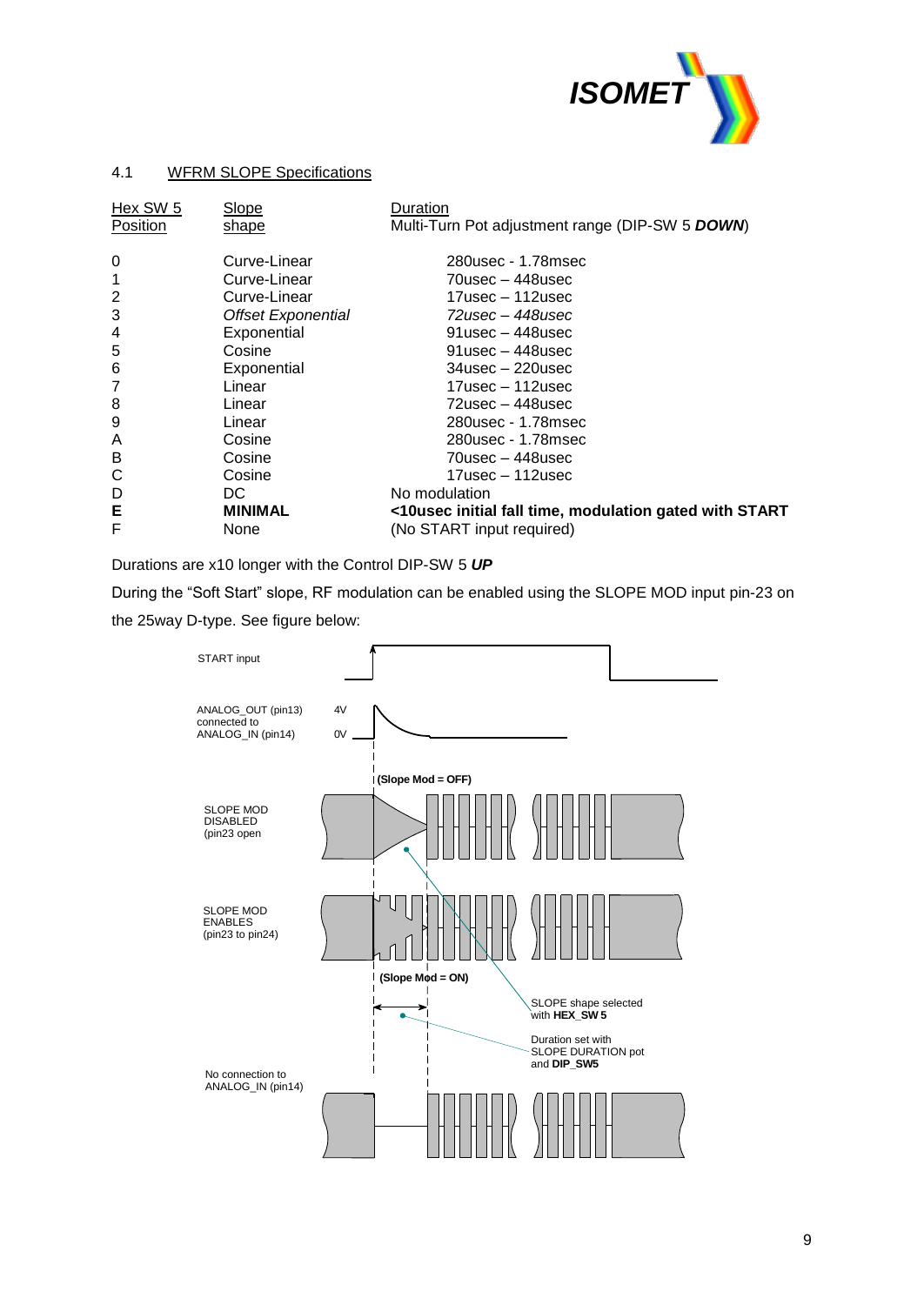

# 4.2 SETTING THE INTERNAL REP-RATE CONTROL

This is based a PLL controlled oscillator. The internal rep-rate set by HEX-SW 1 and 2

Output rate is further scaled by DIP-SW 3 and 4

| SW 3 UP and SW 4 UP   | . . | Rep-rate increments in 0.5KHz steps   |
|-----------------------|-----|---------------------------------------|
| SW 3 DOWN and SW 4 UP |     | Rep-rate increments in 0.1KHz steps   |
| SW 3 UP and SW 4 DOWN |     | Rep-rate Increments in 0.033KHz steps |

## Examples:

| <b>DIP Switches</b> | <b>Hex Switch</b> | Rep-Rate   |                     |
|---------------------|-------------------|------------|---------------------|
| Range setting       | <b>SW1/SW2</b>    | <b>KHz</b> |                     |
| SW3 UP / SW4 Down   | F 2               | 1.0        | Minimum stable rate |
|                     | C <sub>4</sub>    | 2.0        | for this range      |
|                     | A 6               | 3.0        |                     |
|                     | 88                | 4.0        |                     |
|                     | 6 A               | 5.0        |                     |
|                     | 4 C               | 6.0        |                     |
|                     | 2 E               | 7.0        |                     |
| SW3 DOWN / SW4 UP   | B <sub>0</sub>    | 8.0        | Minimum stable rate |
|                     | 9 C               | 10.0       | for this range      |
|                     | 87                | 12.0       |                     |
|                     | 74                | 14.0       |                     |
|                     | 60                | 16.0       |                     |
|                     | 4 C               | 18.0       |                     |
|                     | 38                | 20.0       |                     |
| SW3 UP / SW4 UP     | D C               | 18.0       | Minimum stable rate |
|                     | D <sub>8</sub>    | 20.0       | for this range      |
|                     | 9 C               | 50.0       |                     |
|                     | 38                | 100.0      |                     |
|                     | 10                | 120.0      | Maximum stable rate |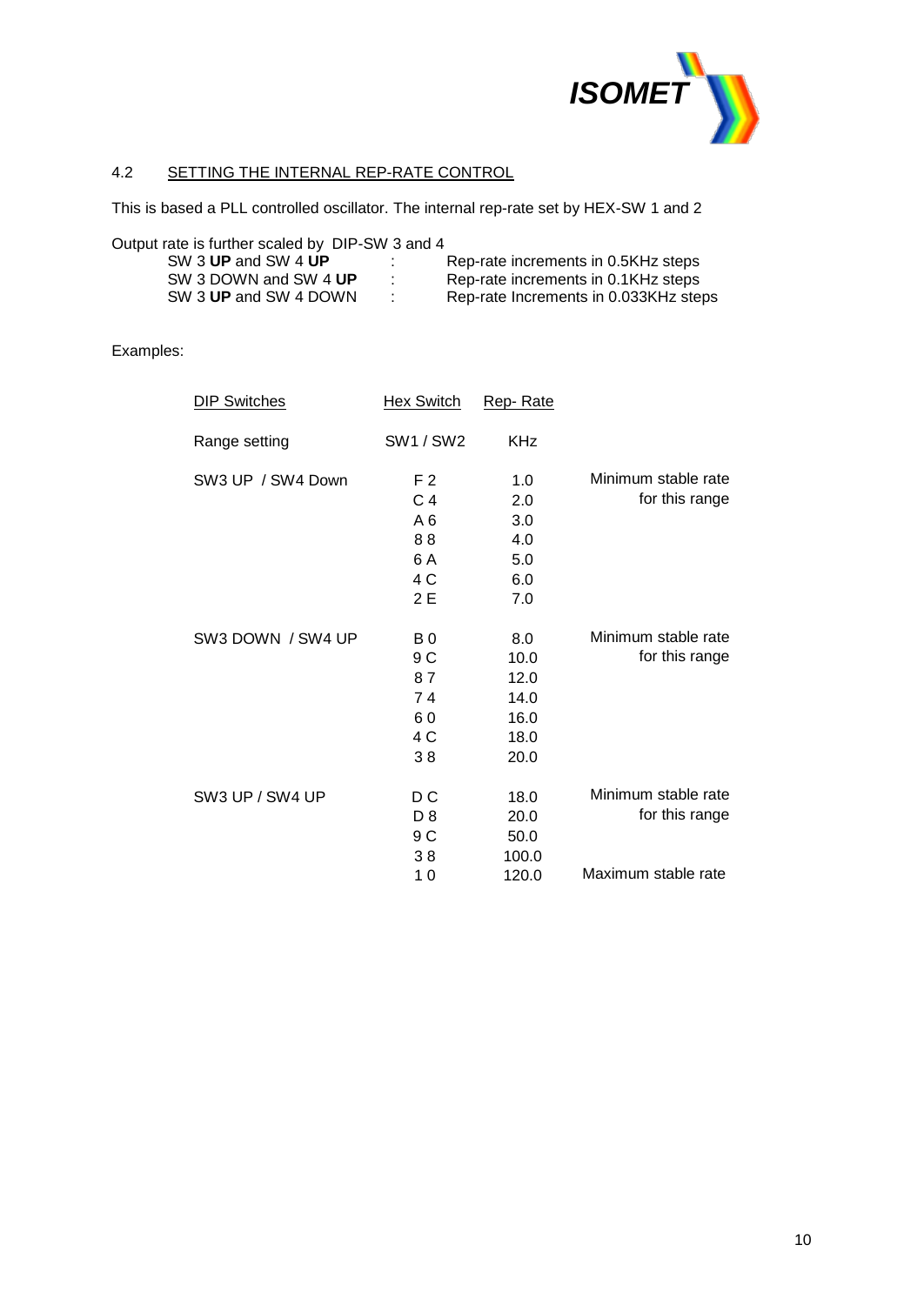

## 4.3 SETTING THE INTERNAL PULSE WIDTH CONTROL

Based on a precision digital counter. Resolution = 61nsec steps. Pulse width set by HEX-SW 3 and 4. Minimum pulse width = 1usec.

The RF OFF pulse width can be calculated from:

Pulse Width (us) =  $(255-N)^*0.061 + 1$ 

where N is the decimal value of Hex SW\_3 (MSB) and SW\_4 .

## Examples:

| <b>Hex Switch</b> | Pulse<br>Width |      |  |
|-------------------|----------------|------|--|
| SW3 / SW4         | N (Dec)        | usec |  |
| F F               | 255            | 1.0  |  |
| ΕE                | 238            | 2.0  |  |
| CЕ                | 206            | 4.0  |  |
| 6 B               | 107            | 10.0 |  |
| 0                 | O              | 16.6 |  |
|                   |                |      |  |

## 5.0 OPERATING MODES

Pulse repetition rate and Modulation Pulse width.

There are three modes of operation, determined by the wiring of the 25way D-type.(25D)

- 5.1 Rep rate and Pulse width generated internally
- 5.2 Rep rate defined by an external input and Pulse width generated internally
- 5.3 Rep rate and Pulse width defined by a single external input

|                      | 25D conn Mode Selection |              | <b>Control Source</b>  |                               |  |  |  |
|----------------------|-------------------------|--------------|------------------------|-------------------------------|--|--|--|
| <b>Configuration</b> | Rep-rate pn2            | Puls Wid pn4 | <b>Rep Rate</b>        | <b>Modulation Pulse Width</b> |  |  |  |
| 5.1                  | Low                     | Low          | Internal, HEX SW 1 & 2 | Internal, HEX SW 3 & 4        |  |  |  |
| Not Valid            | Low                     | High (NC)    | Internal, HEX SW 1 & 2 | <b>Unknown Duty Cycle</b>     |  |  |  |
| 5.2                  | High (NC)               | Low          | External, (25D pn3)    | Internal, HEX SW 3 & 4        |  |  |  |
| 5.3                  | High (NC)               | High (NC)    | External, (25D_pn3)    | External, (25D_pn3)           |  |  |  |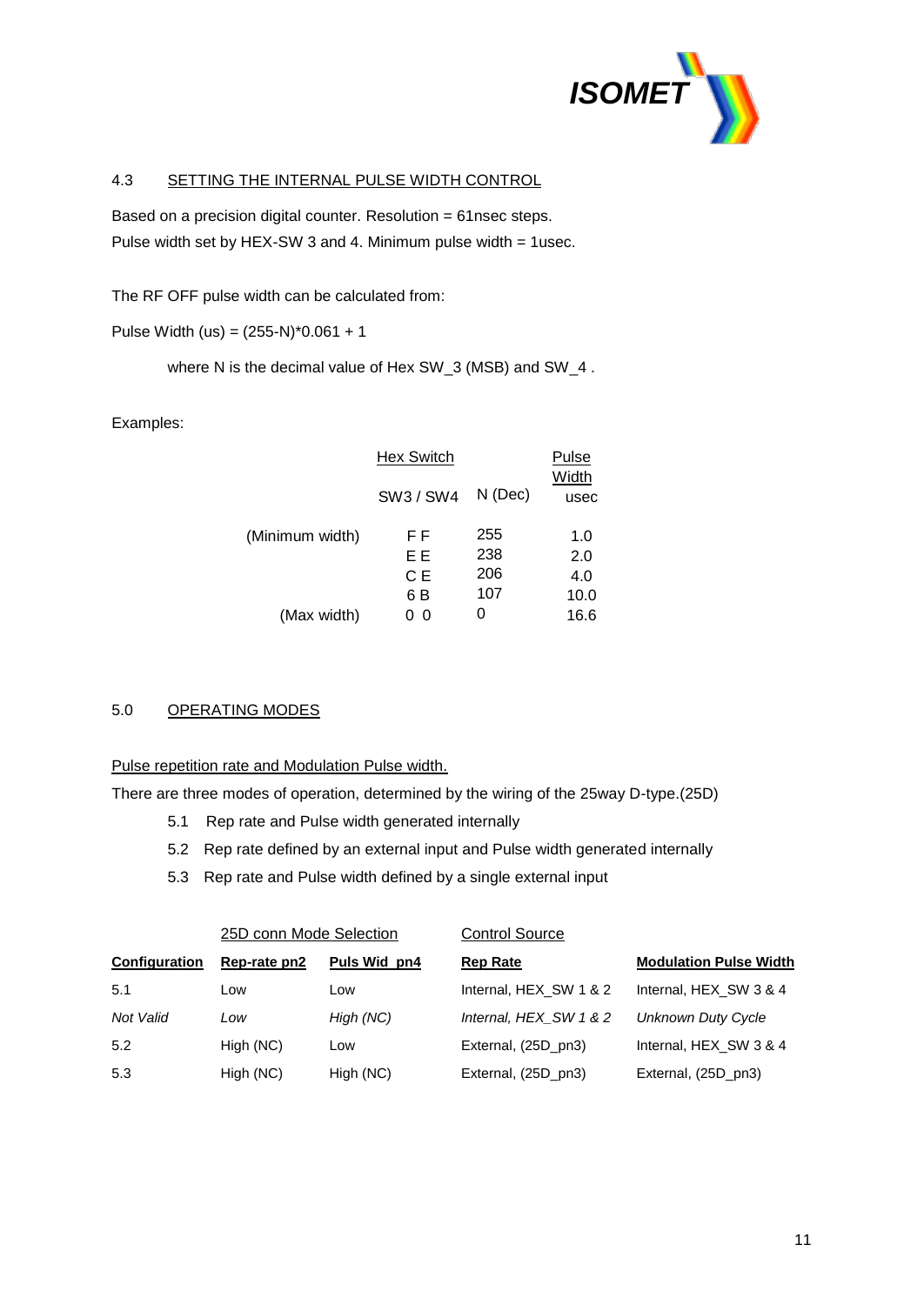

# 5.1 REP RATE AND PULSE WIDTH GENERATED INTERNALLY



(As shown, the 5V DC supply for the opto-isolated input circuitry is provided from the driver. Thus the input signals are not truly isolated.)

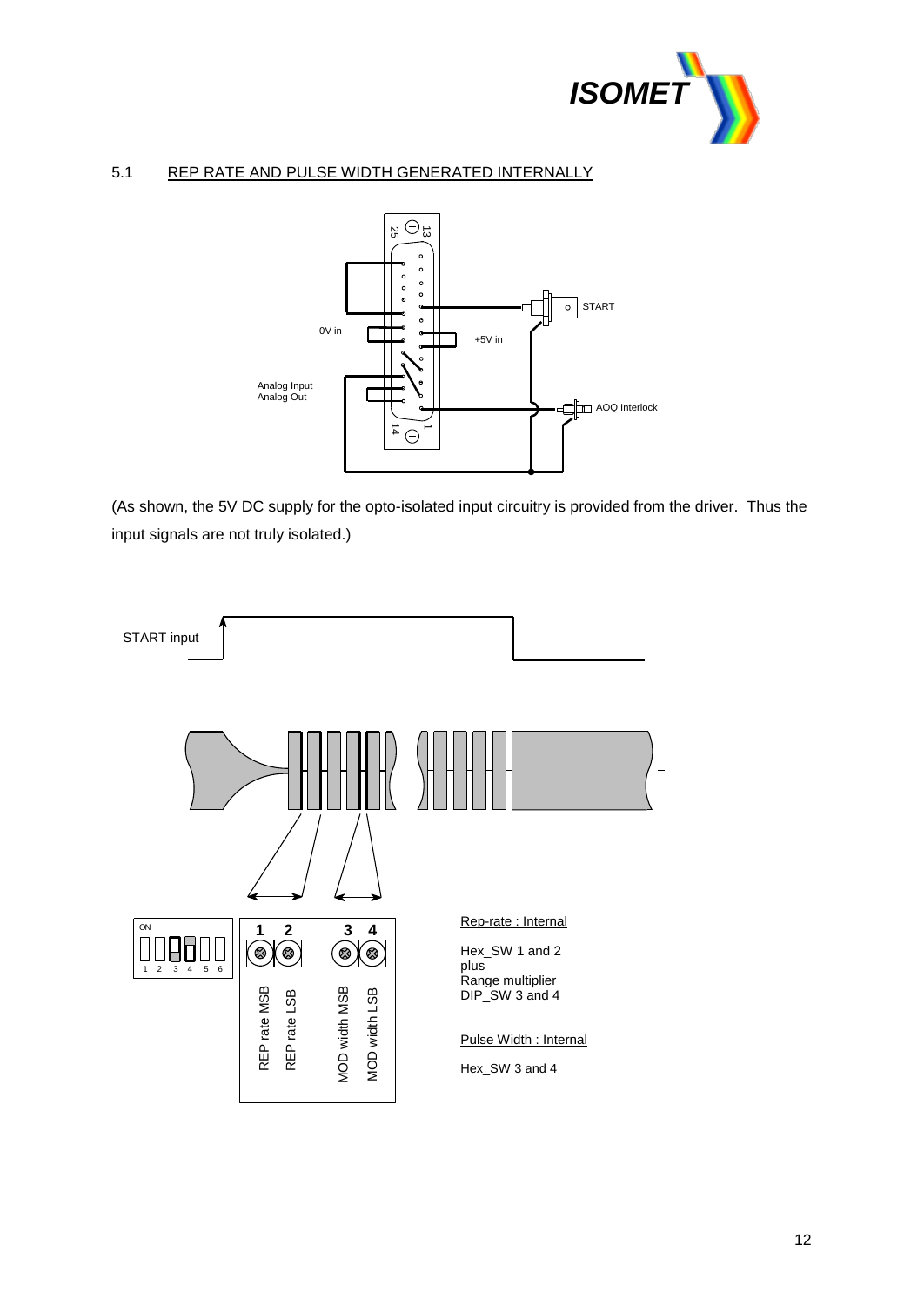

# 5.2 REP RATE DEFINED BY AN EXTERNAL INPUT PULSE WIDTH GENERATED INTERNALLY



(As shown, the 5V DC supply for the opto-isolated input circuitry is externally provided. Thus the input signals are isolated.)

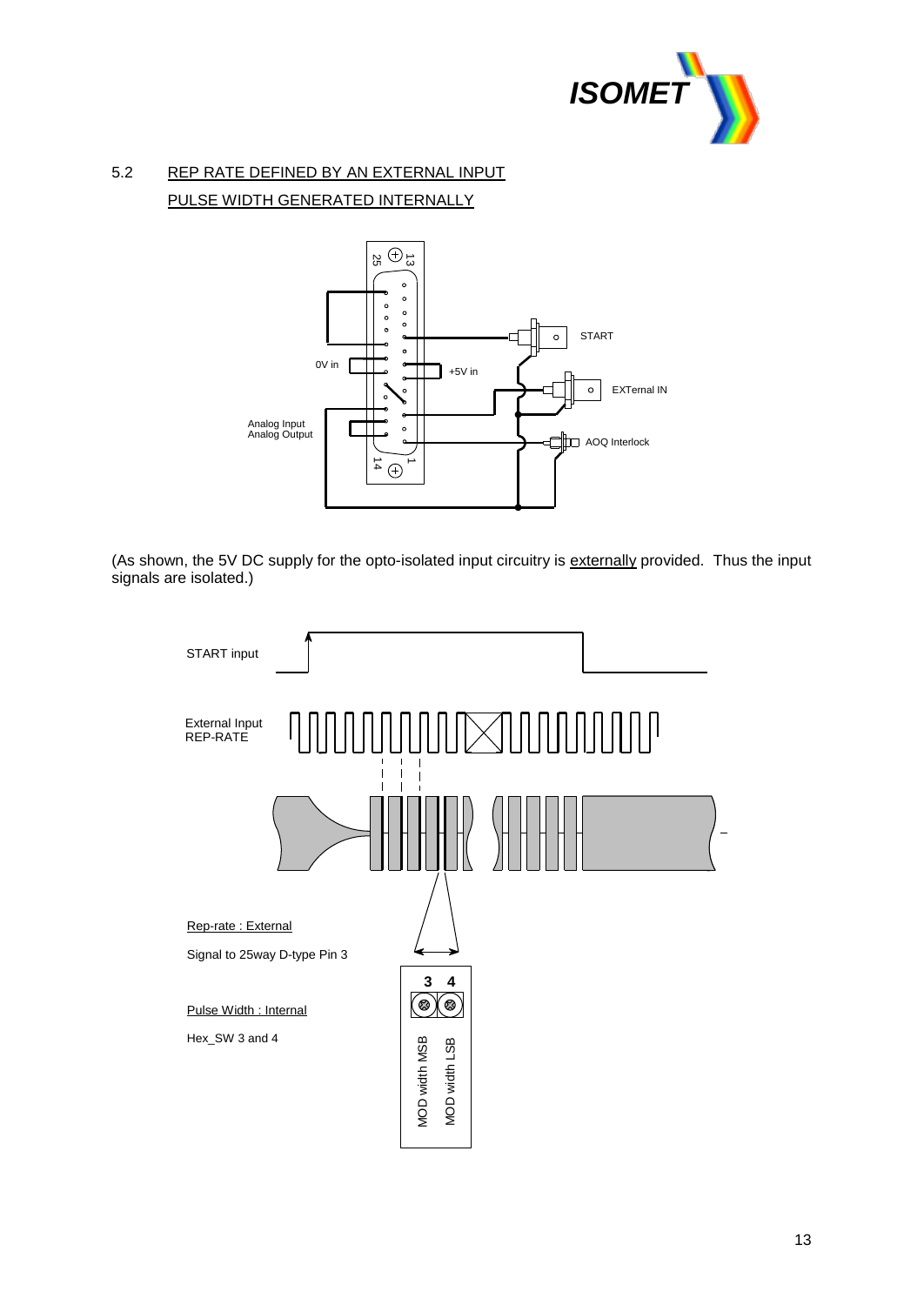

## 5.3 REP RATE AND PULSE WIDTH DEFINED BY A SINGLE EXTERNAL INPUT



(As shown, the 5V DC supply for the opto-isolated input circuitry is externally provided. Thus the input signals are isolated.)

The RF is modulated "OFF" when the external digital input is low. The duration and repetition rate are both defined by the externally applied input signal.



Signal to 25way D-type Pin 3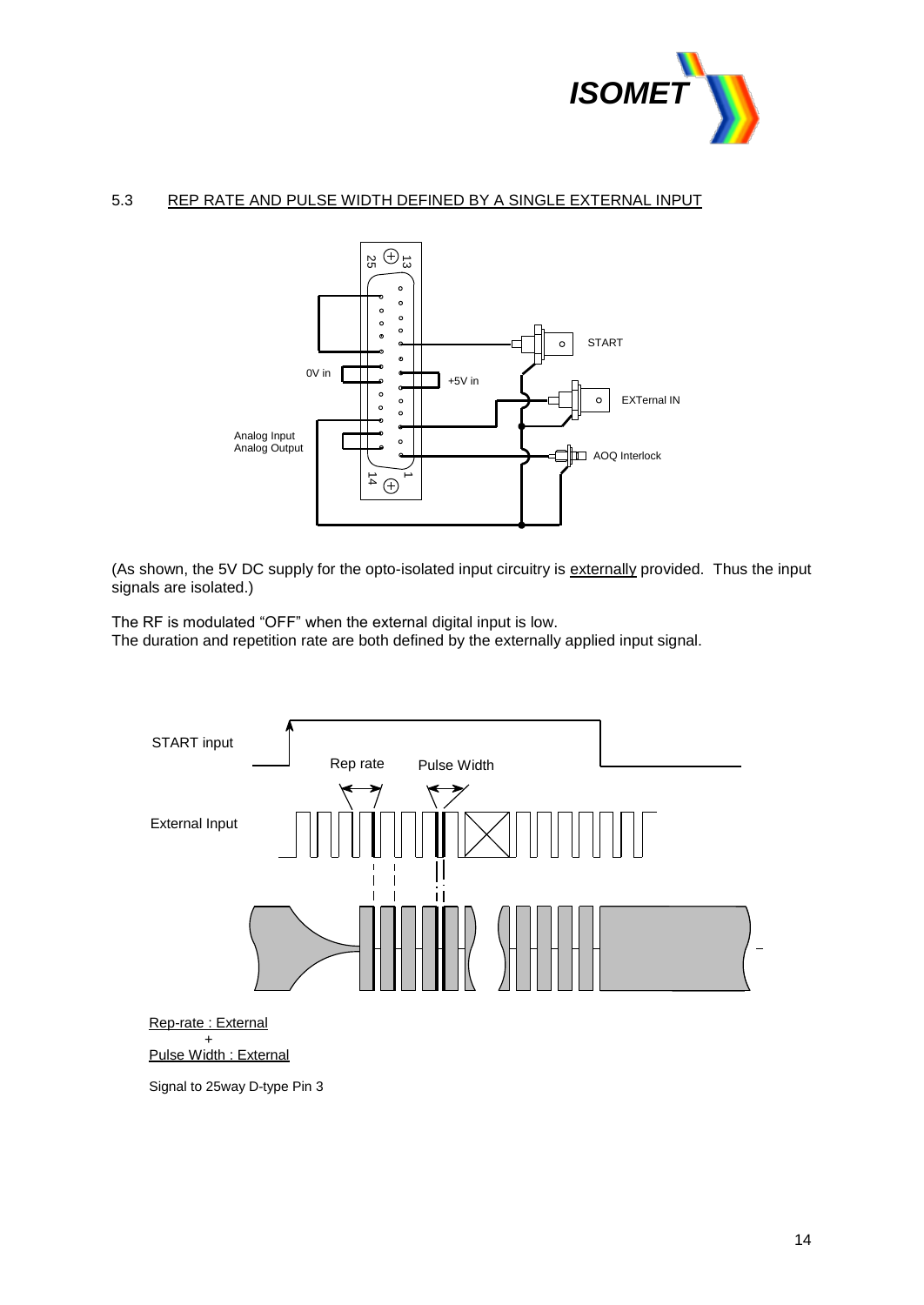

# 5.4 EXTERNAL INPUT TIMING AND ANALOG I/O

External signals are influenced by the drivers internal control logic.



Tse = Slope end after Start input edge Tss = Slope start delay after Start input edge  $Tmw = RF$  off pulse width

### **Tse** = time to slope end

RF modulation starts after this period Tse, as shown in the diagram. This duration depends on the settings of DIP\_SW5, HEX\_SW5 and the SLOPE DURATION adjustment pot.

### **This delay applies even when an external slope voltage is applied to the ANALOG IN**

(Normally there is no requirement for the user to generate an external slope voltage for first pulse killing. The ANALOG OUT should be directly connected to ANALOG IN).

**Tss** = slope start delay. This also depends on DIP\_SW5 setting, DIP\_SW5 UP, Tss = 4.2usec minimum DIP\_SW5 DOWN, Tss = 42.0usec minimum

**Tmw** = "Off" modulation pulse width. This period only depends on the external input low period.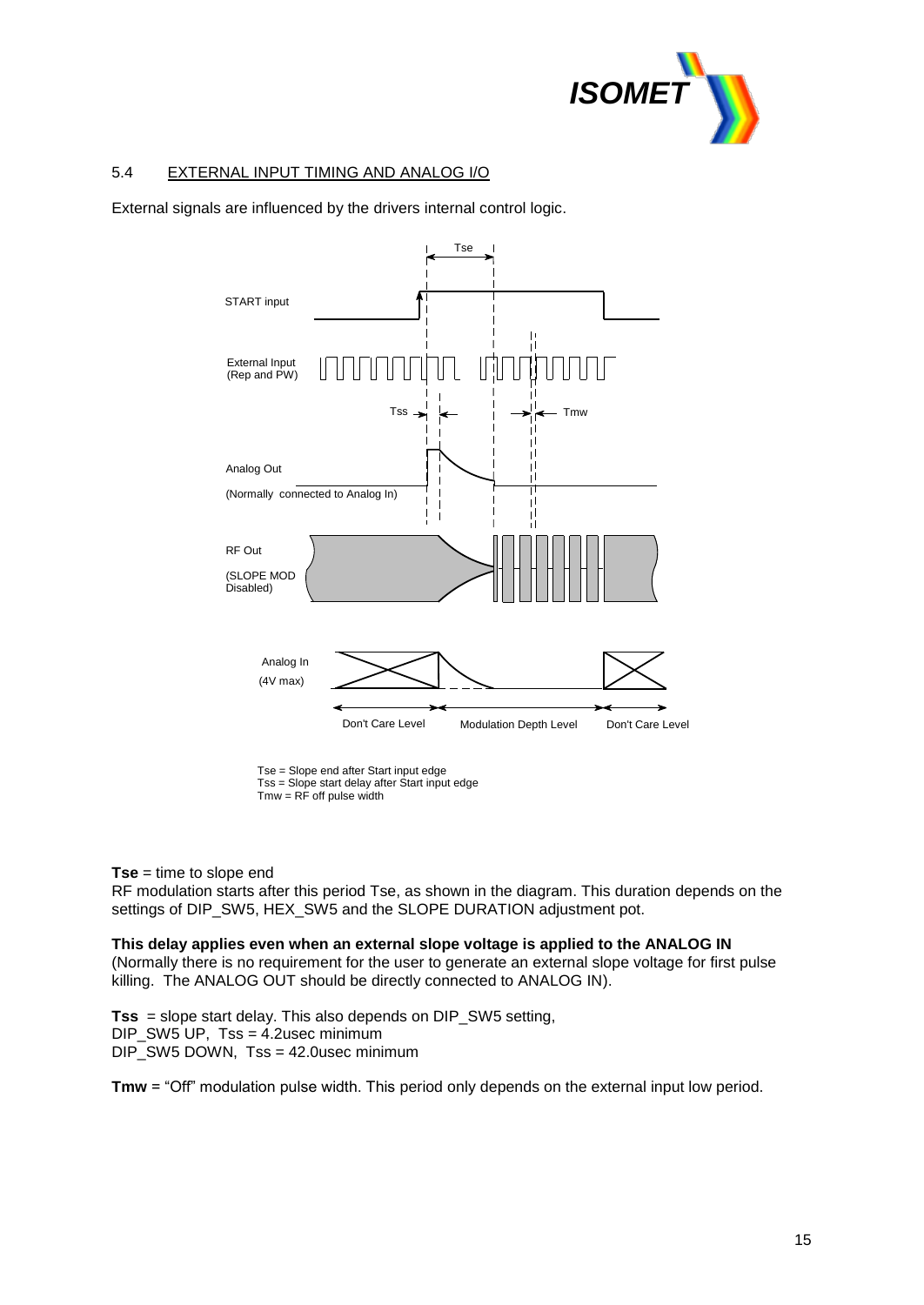

# 6.0 FAULT INDICATION, STATUS BITS AND LED'S

## 6.1 Viewing timing and pulse width of modulation signals.

Test signals are available on SB3 (pin 12) and SB4 (pin 13)

SB3 is the inverted START input signal, synchronized to the Repetition rate (Internal or External)

SB4 is a composite TTL waveform combining the SLOPE DURATION and the REP RATE pulse train

These signals can be used to view the modulation of the RF output and set the slope end point timing. The plot below illustrates. In this example the driver is configured for both external repetition rate and external pulse width control.



## 6.2 Fault Status Bits

Status bits are available on the 25way D-type connector and supplemented using LED indicators. All signals are opto-isolated TTL . **Faults signals are prioritized**

| Fault                                            | LED        |                     |            | LED |  |                               | <b>Status Bit</b> |                                      |                                      |
|--------------------------------------------------|------------|---------------------|------------|-----|--|-------------------------------|-------------------|--------------------------------------|--------------------------------------|
|                                                  | A<br>(SB2) | в                   | C<br>(SB1) | D   |  | Е<br>$(AO$ <sub>INT</sub> $)$ | F<br>$(RF_En)$    | SB <sub>1</sub><br>Pin <sub>10</sub> | SB <sub>2</sub><br>Pin <sub>11</sub> |
| No Fault (START input Low)<br>(START input High) |            | $\blacksquare$<br>G |            | G   |  | v                             |                   | н                                    | н                                    |
| Low Forward Power                                |            |                     | R          |     |  | v                             | Y                 |                                      | н                                    |
| <b>Amplifier Temp Interlock</b>                  | R          |                     | R          |     |  | v                             |                   |                                      |                                      |
| <b>AOQ Temp Interlock</b>                        | R          |                     | R          |     |  | v                             | v                 |                                      |                                      |
| <b>High Reverse Power</b>                        | R          |                     |            |     |  | v                             | Y                 | н                                    |                                      |

LED code :  $R = Red$  illuminated,  $G = Green$  illuminated,  $Y = Yellow$  illuminated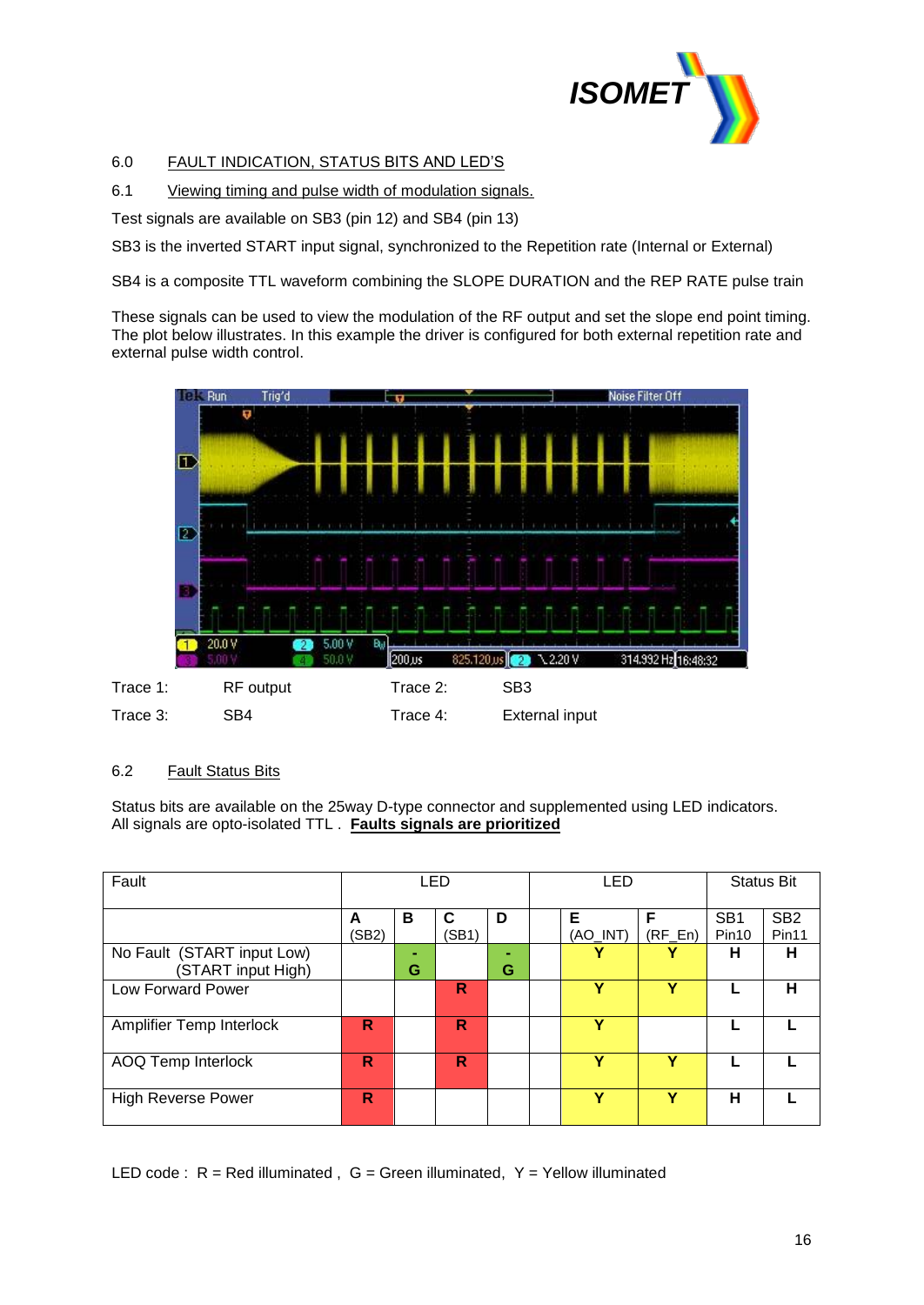

In addition to the Fault signals, two further LEDS indicate operation of the driver

LED E : ON when AOQ (normally closed) Interlock is OK LED  $F :$  Normally  $ON = RF$  Enabled



# 6.3 Interlocks

The thermal interlock input (pn1) on the 25way D-type needs to be connected to the AOQ thermal switch or connected to 0V at the 25way D-type connector.

Over temperature is a non latching condition. The driver will self reset if the thermal interlock cools to valid state following an over-temperature fault. i.e. switch from non-valid (open contact, over temperature state) to a valid (normally closed contact ) condition.

# 6.4 VSWR Indication (Not available on AQS1004 series)

Low Forward power

The Driver will generate a *Low Forward Power* fault signal if the transmitted RF output power falls below approximately 50% of the maximum driver RF power.

There is no effect on the driver operation.

# High reverse power.

The Driver will output a *High Reverse Power* fault signal if the reflected RF power from the AOQ exceeds approximately 10% of the maximum driver RF forward power. This fault is latching and the driver is disabled (RF power will be at zero). This fault will also occur if the RF connection between the AOQ and driver is broken.

Once the fault condition is corrected, it will be necessary to reset the driver.

- 1: Turn the DC power OFF and ON or
- 2: Press RESET button on driver or
- 3: Close contact on pin 24 to 0V on 25way D-type.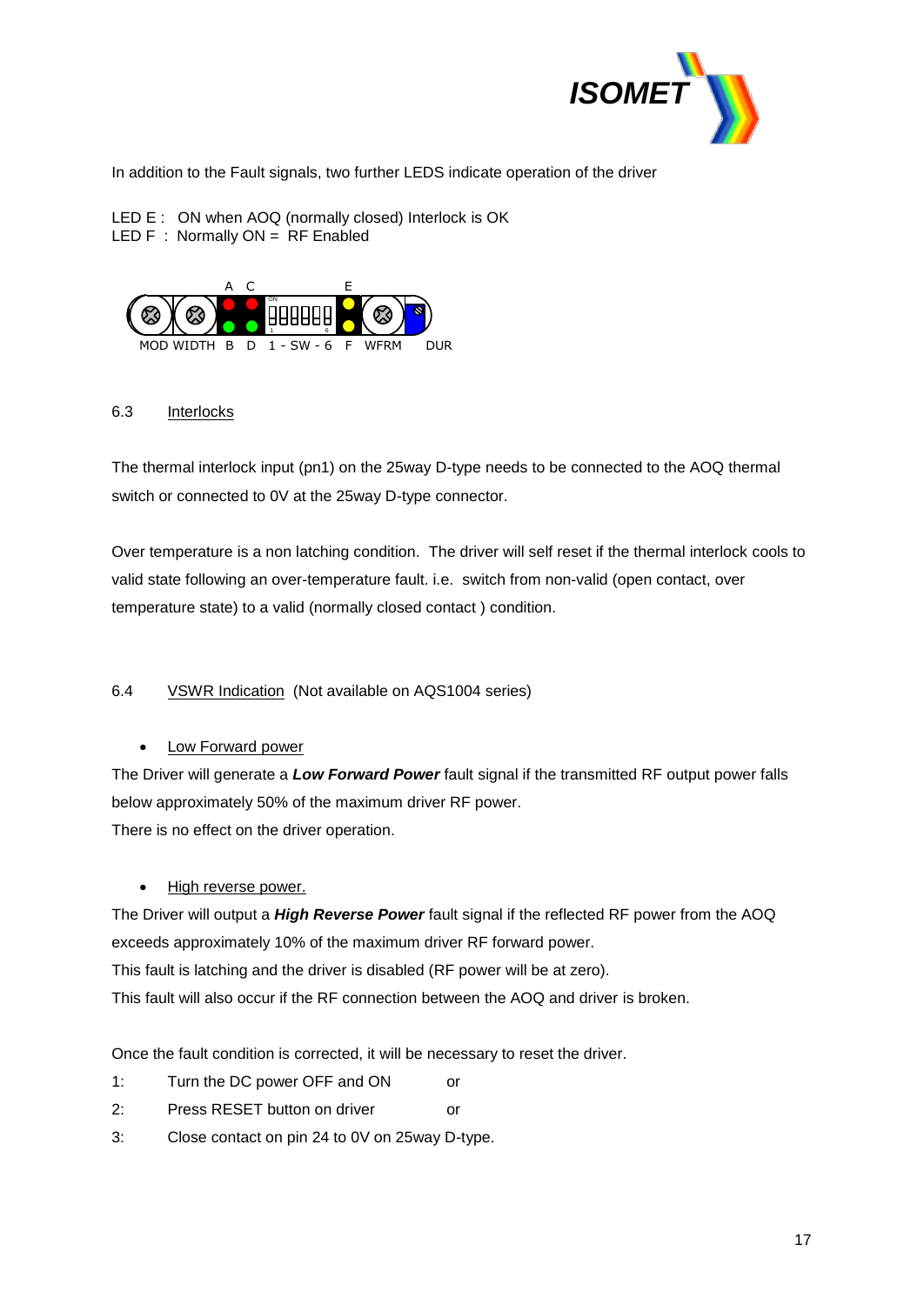

## 7. INSTALLATION AND ADJUSTMENT

The required RF modulation Pulse Width, WFRM shape and SLOPE duration are a function of the laser cavity gain and operating parameters. The procedure below outlines one technique for aligning the AOQ and setting the optimum RF drive power.

7.1 If applicable connect cooling water to the Q-switch at a flow not less than 0.5 litres/minute at < 27 deg.C.

Due to the high RF power dissipated in the water cooled AOQ switches, it is paramount that the AOQ is operated only when water cooling is circulating.

- 7.2 With no d-c power applied, connect the positive DC supply to the centre terminal of the feedthru terminal. DO NOT APPLY POWER.
- 7.3 Connect the BNC RF output to the acousto-optic Q-switch (or a  $50\Omega$  RF load, if it is desired to measure the RF output power).
- 7.4 If applicable connect the Interlock of the acousto-optic Q-switch to the enable input (pn1) on the 25-pin D-type connector of the AQS driver. If the temperature of the modulator exceeds 32ºC or the internal driver temperature exceeds 70ºC then the interlock connection becomes open circuit, disabling the RF output. An LED indicator illuminates when the Interlocks are closed and the RF is enabled. (see 6.3).

If there is no Interlock on the AO Q-switch, connect the AQS interlock inputs to 0V.

7.5 Adjustment of the RF output power is best done with amplifier connected to the acousto-optic Q-switch. The Amplifier maximum output power is factory preset to approx 2/3rds maximum output.

The optimum RF power level required for sufficient hold-off and stable Q-switch operation will depend on the laser cavity design and gain parameters. Applying RF power in excess of this optimum level may cause undesired thermal loading and possible unstable laser behaviour. It is therefore recommended that initial alignment be performed at a low RF power level.

7.6 Locate the PWR ADJ on the driver . With an insulated alignment tool or screwdriver rotate the PWR ADJ potentiometer fully anticlockwise (CCW) i.e. OFF, then clockwise (CW) approx 12 – 16 turns.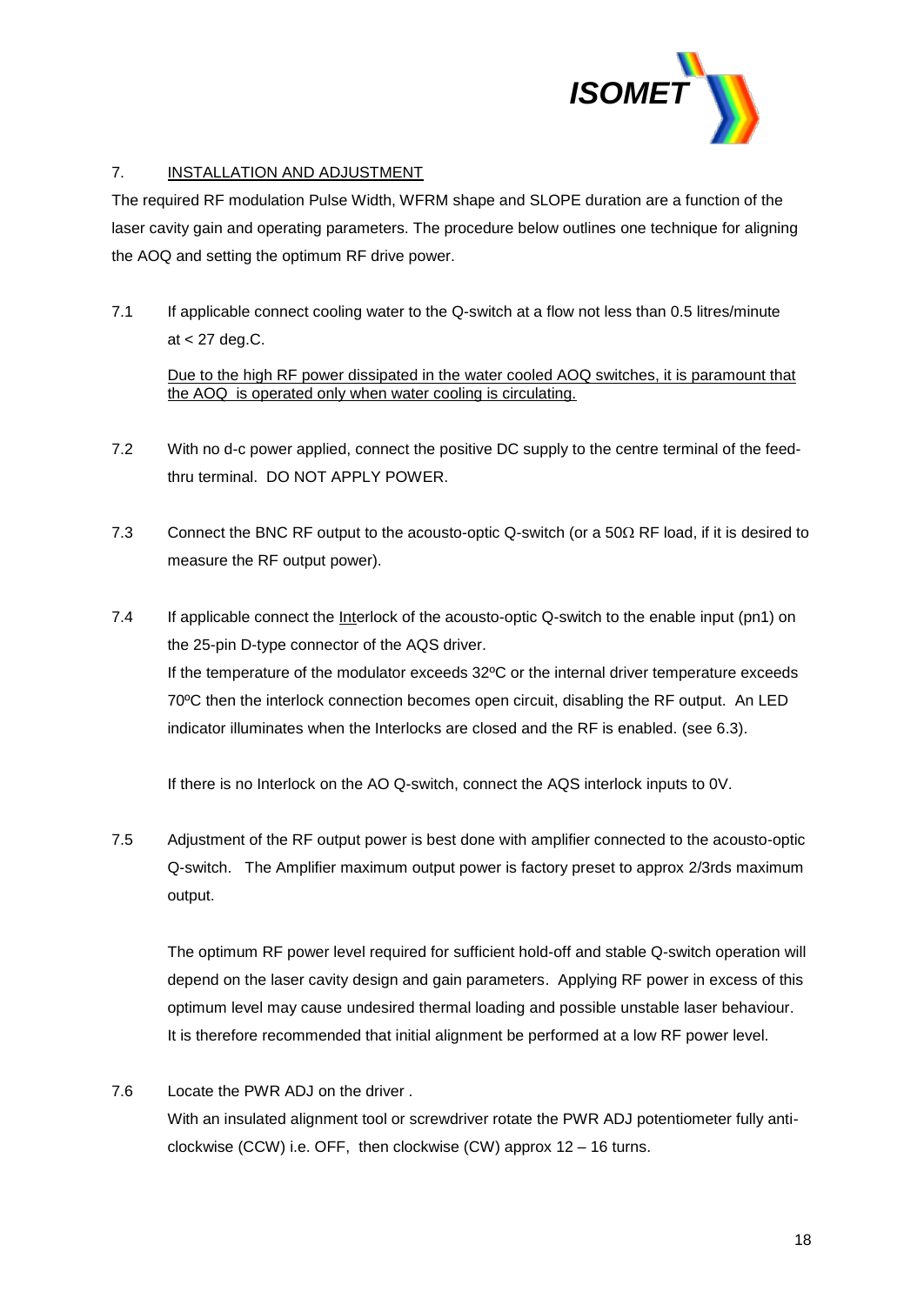

7.7 Apply DC to the amplifier.

7.8 Apply a constant RF power to the AOQ by placing SW2 of the DIP switch in the UP position.

7.9 Align the laser beam toward the centre of (either) aperture of the AOQ. Refer to AOQ data sheet. Ensure the polarization is correct for the AOQ being used. Adjust the beam height so that it is central to the active aperture height of the AOQ.

7.10 Start with the laser beam normal to the input optical face of the AOQ and very slowly rotate the AOQ (either direction). See Figure 4 for one possible configuration.

Observe the CW laser output (= the undeflected zeroth order beam form the AOQ). Adjust the AOQ Bragg angle (rotate the device) to minimize the laser output beam intensity. If no extinction is observed check the RF driver is operating and applying a CW RF signal to the AOQ. If this is OK, increase the RF power a little and repeat the procedure.

After the AOQ angle has been optimized, slowly increase the RF power by turning PWR ADJ clockwise until maximum extinction of the laser output is obtained.

On the threshold of the optimum RF power, the laser output will flicker On and Off

If possible adjust the beam height relative to the mounting surface in order to optimize efficiency. The goal it to achieve the best hold off and extinction for the least RF drive power.

7.11 Introducing an AOQ into the laser cavity may affect the oscillation properties of the laser. This is due to the refractive index of the AOQ and consequential path length change. It is quite possible that a negative insertion loss is recorded simply by placing the AOQ into the laser cavity !

7.12 After the AOQ is introduced into the cavity, some adjustment of the laser mirror(s) may be required to peak the CW laser power, prior to AOQ operation.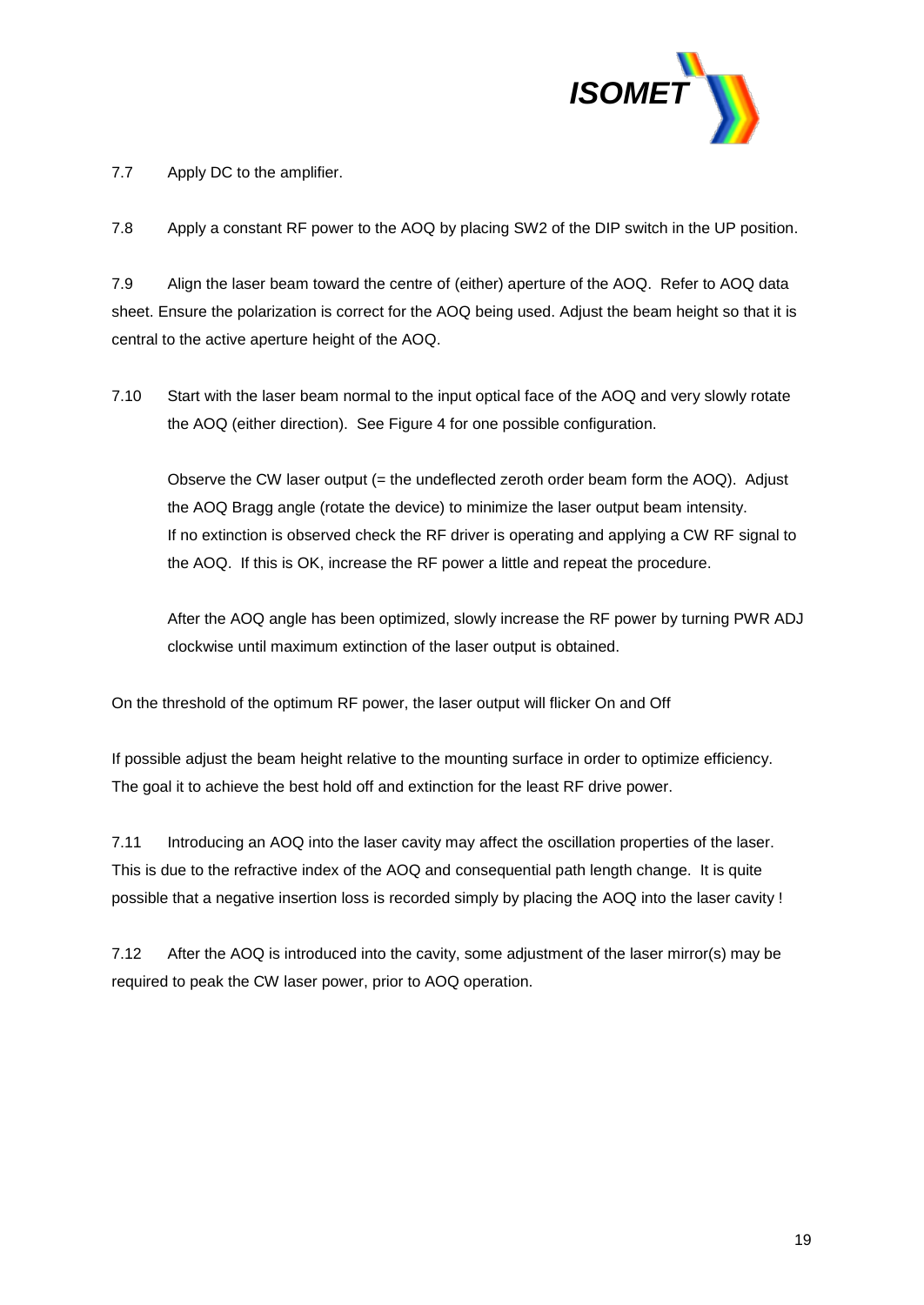

# 8. MAINTENANCE

# 8.1 Cleaning

It is of utmost importance that the optical apertures of the AOQ are kept clean and free of contamination. When the device is not in use, the apertures may be protected by a covering of masking tape. When in use, frequently clean the apertures with a pressurized jet of filtered, dry air.

It will probably be necessary in time to wipe the coated window surfaces of atmospherically deposited films. Although the coatings are hard and durable, care must be taken to avoid gouging of the surface and leaving residues. It is suggested that the coatings be wiped with a soft ball of brushed (short fibres removed) cotton, slightly moistened with clean alcohol. Before the alcohol has had time to dry on the surface, wipe again with dry cotton in a smooth, continuous stroke. Examine the surface for residue and, if necessary, repeat the cleaning.

## 8.2 Troubleshooting

No troubleshooting procedures are proposed other than a check of alignment and operating procedure. If difficulties arise, take note of the symptoms and contact the manufacturer.

## 8.3 Repairs

In the event of deflector malfunction, discontinue operation and immediately contact the manufacturer or his representative. Due to the high sensitive of tuning procedures and the possible damage which may result, no user repairs are allowed. Evidence that an attempt has been made to open the optical head will void the manufacturer's warranty.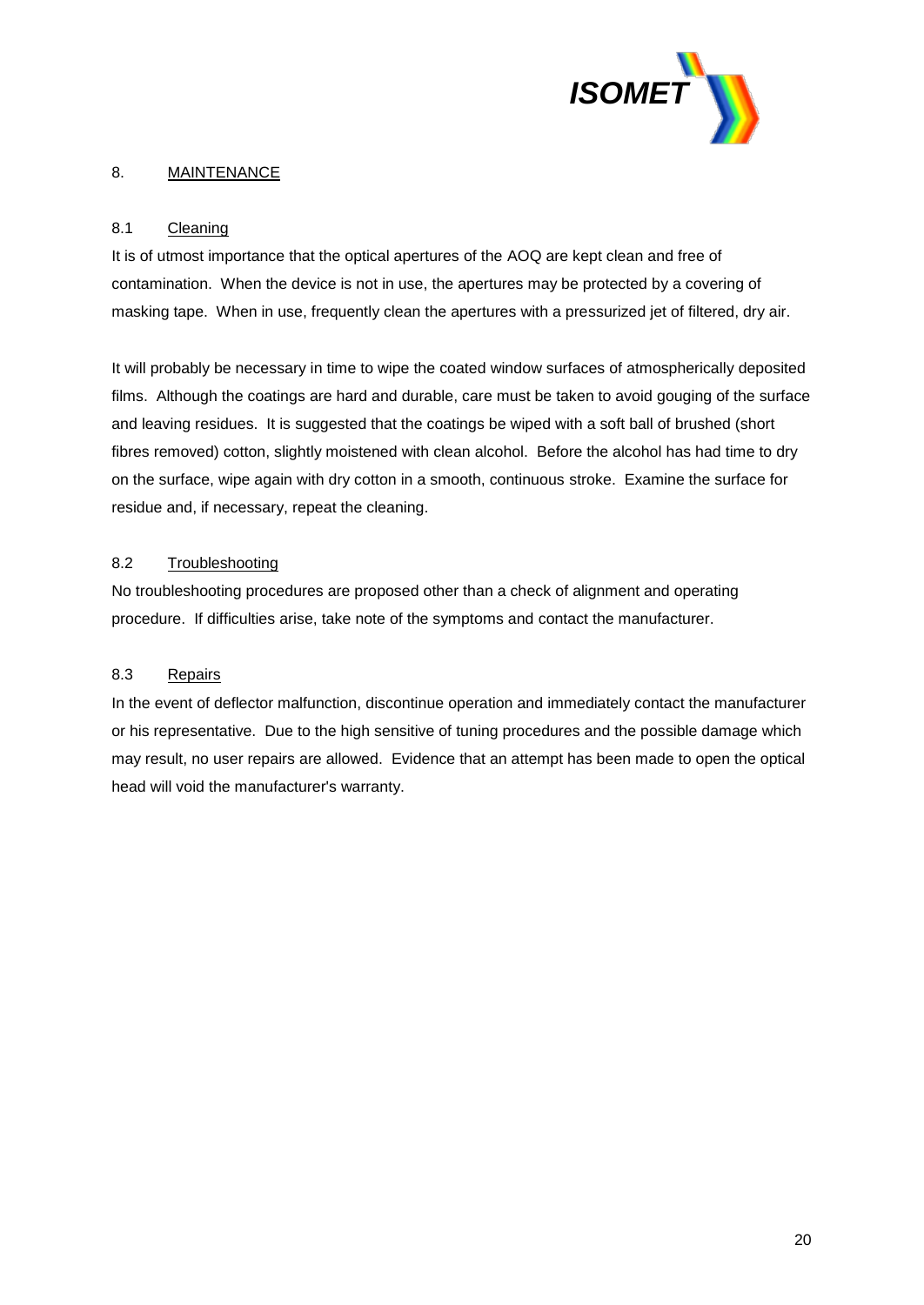

## **AQS1000 Series**



Fan is fitted to higher power versions such as the AQS1080.

Figure 1: Driver Installation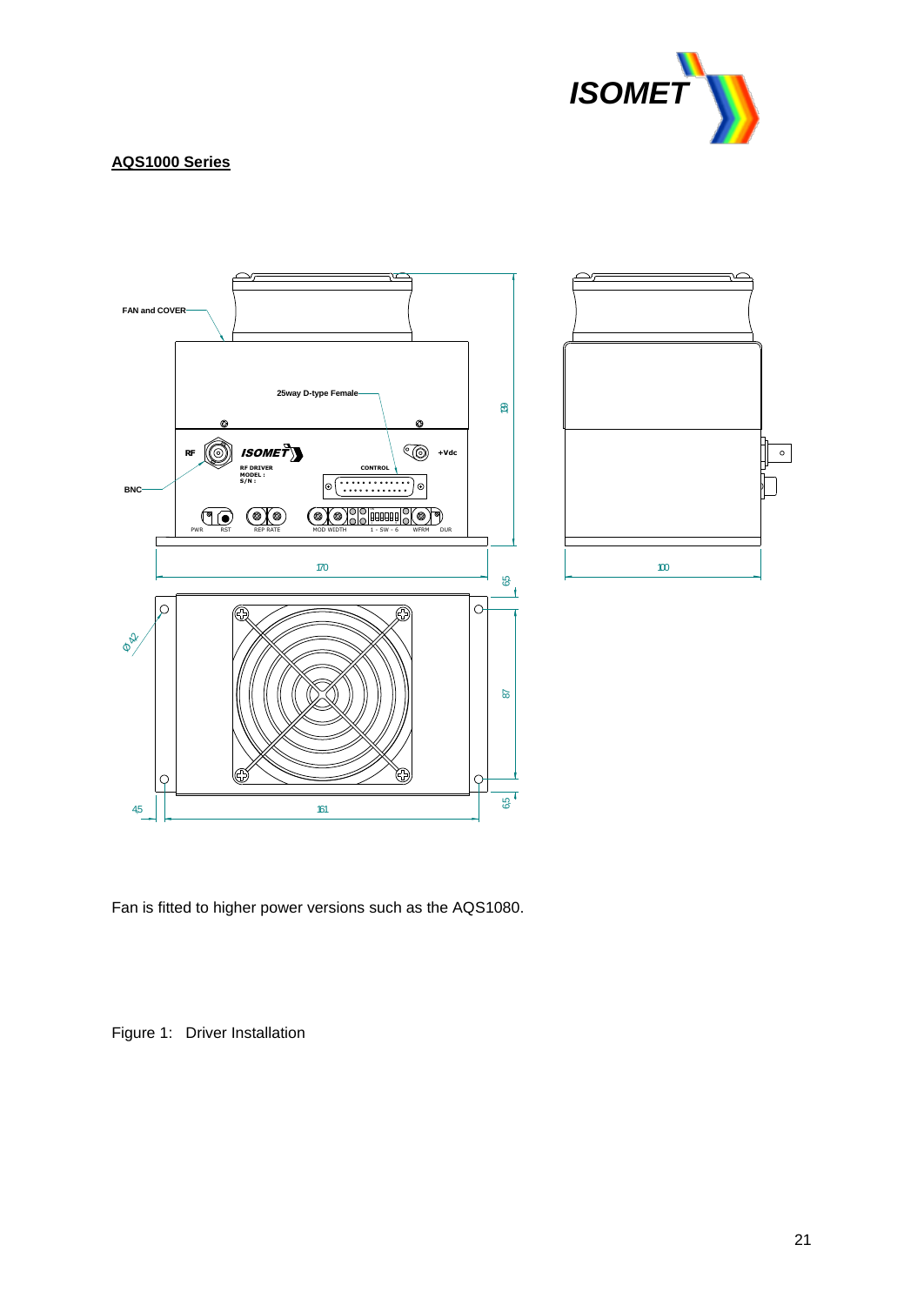



Figure 2: Driver Block Diagram

| <b>Function</b>                                                                                 | Adjustment                                                        | <b>Specification</b>   |
|-------------------------------------------------------------------------------------------------|-------------------------------------------------------------------|------------------------|
| <b>Rep Rate</b>                                                                                 | 8-bit via 2 Hex Rotary Switches 1 & 2<br>plus Range Select Switch | $1 - 120$ KHz          |
| Pulse Width                                                                                     | 8-bit via 2 Hex Rotary Switches 3 & 4                             | 1 – 16.5 usec          |
| RF On/Off<br><b>RF CW/Modulated</b><br>Rep-Range Select (2)<br>Slope-Range Select<br>Osc Select | DIL 6-way Lever Switch                                            | <b>Select Function</b> |
| <b>Waveform Shape</b>                                                                           | 1 of 16 via Hex Rotary Switch 5                                   | <b>EPROM</b> stored    |
| Shape Period                                                                                    | 24 turn potentiometer<br>plus Range Select Switch                 | $17$ usec $-1.8$ msec  |
| <b>RF Power</b>                                                                                 | 24 turn potentiometer                                             | $< 25\% - 100\%$       |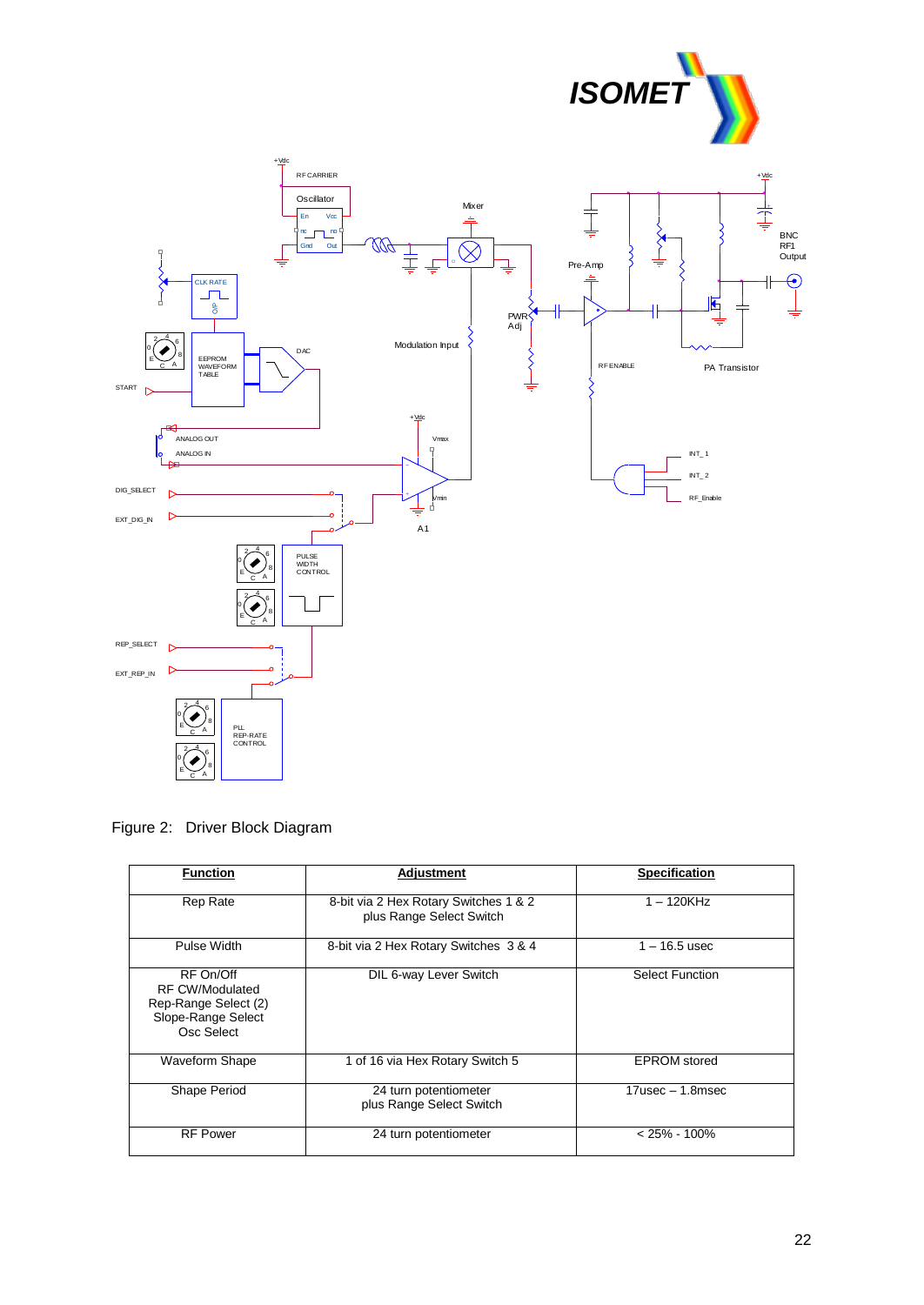



### **Control signals : 25 pin 'D' type Female**

| $P_{10}$ | Signal                               | Pin | Signal                           |
|----------|--------------------------------------|-----|----------------------------------|
|          | Slope/Modulation Start               | 14  | Analog Modulation Input          |
| 2        | Internal/External Rep Rate Select    | 15  | Analog Voltage Output            |
| 3        | <b>External Rep Rate Input</b>       | 16  | Isolated 0V input, (opto supply) |
| 4        | Internal/External Dig'l Mod'n Select | 17  | Gnd                              |
| 5        | (Not used)                           | 18  | Isolated 0V input, (opto supply) |
| 6        | Isolated +5Vdc input, (opto supply)* | 19  | Gnd                              |
|          | +5Vdc output *                       | 20  | Isolated 0V input, (opto supply) |
| 8        | (Not used)                           | 21  | Isolated 0V input, (opto supply) |
| 9        | AOQ Thermal Interlock Input 1        | 22  | Isolated 0V input, (opto supply) |
| 10       | Status Bit 1                         | 23  | Slope Modulation Enable          |
| 11       | Status Bit 2                         | 24  | Reset                            |
| 12       | Status Bit 3                         | 25  | <b>RF</b> Enable                 |
| 13       | Status Bit 4                         |     |                                  |

\* Internal 5V and Isolated 5V supplies can be linked at the connector

Figure 3: Typical Connection Configuration